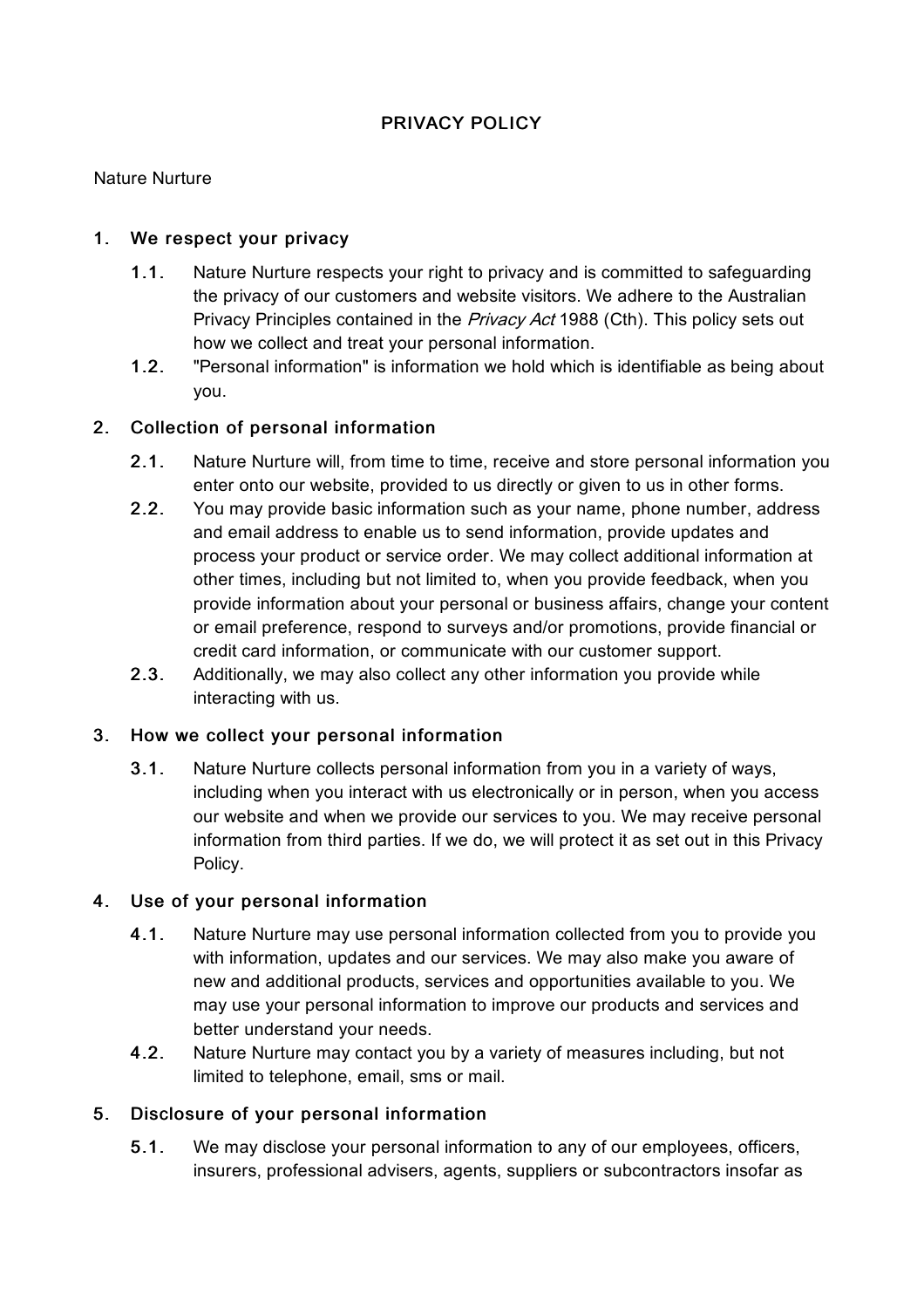reasonably necessary for the purposes set out in this Policy. Personal information is only supplied to a third party when it is required for the delivery of our services.

- 5.2. We may from time to time need to disclose personal information to comply with a legal requirement, such as a law, regulation, court order, subpoena, warrant, in the course of a legal proceeding or in response to a law enforcement agency request.
- 5.3. We may also use your personal information to protect the copyright, trademarks, legal rights, property or safety of Nature Nurture, www.naturenurture.net.au, its customers or third parties.
- 5.4. Information that we collect may from time to time be stored, processed in or transferred between parties located in countries outside of Australia.
- 5.5. If there is a change of control in our business or a sale or transfer of business assets, we reserve the right to transfer to the extent permissible at law our user databases, together with any personal information and non-personal information contained in those databases. This information may be disclosed to a potential purchaser under an agreement to maintain confidentiality. We would seek to only disclose information in good faith and where required by any of the above circumstances.
- 5.6. By providing us with personal information, you consent to the terms of this Privacy Policy and the types of disclosure covered by this Policy. Where we disclose your personal information to third parties, we will request that the third party follow this Policy regarding handling your personal information.

# 6. Security of your personal information

- 6.1. Nature Nurture is committed to ensuring that the information you provide to us is secure. In order to prevent unauthorised access or disclosure, we have put in place suitable physical, electronic and managerial procedures to safeguard and secure information and protect it from misuse, interference, loss and unauthorised access, modification and disclosure.
- 6.2. The transmission and exchange of information is carried out at your own risk. We cannot guarantee the security of any information that you transmit to us, or receive from us. Although we take measures to safeguard against unauthorised disclosures of information, we cannot assure you that personal information that we collect will not be disclosed in a manner that is inconsistent with this Privacy Policy.

# 7. Access to your personal information

- 7.1. You may request details of personal information that we hold about you in accordance with the provisions of the Privacy Act 1988 (Cth). A small administrative fee may be payable for the provision of information. If you would like a copy of the information, which we hold about you or believe that any information we hold on you is inaccurate, out of date, incomplete, irrelevant or misleading, please email us at info@naturenurture.net.au.
- 7.2. We reserve the right to refuse to provide you with information that we hold about you, in certain circumstances set out in the Privacy Act.